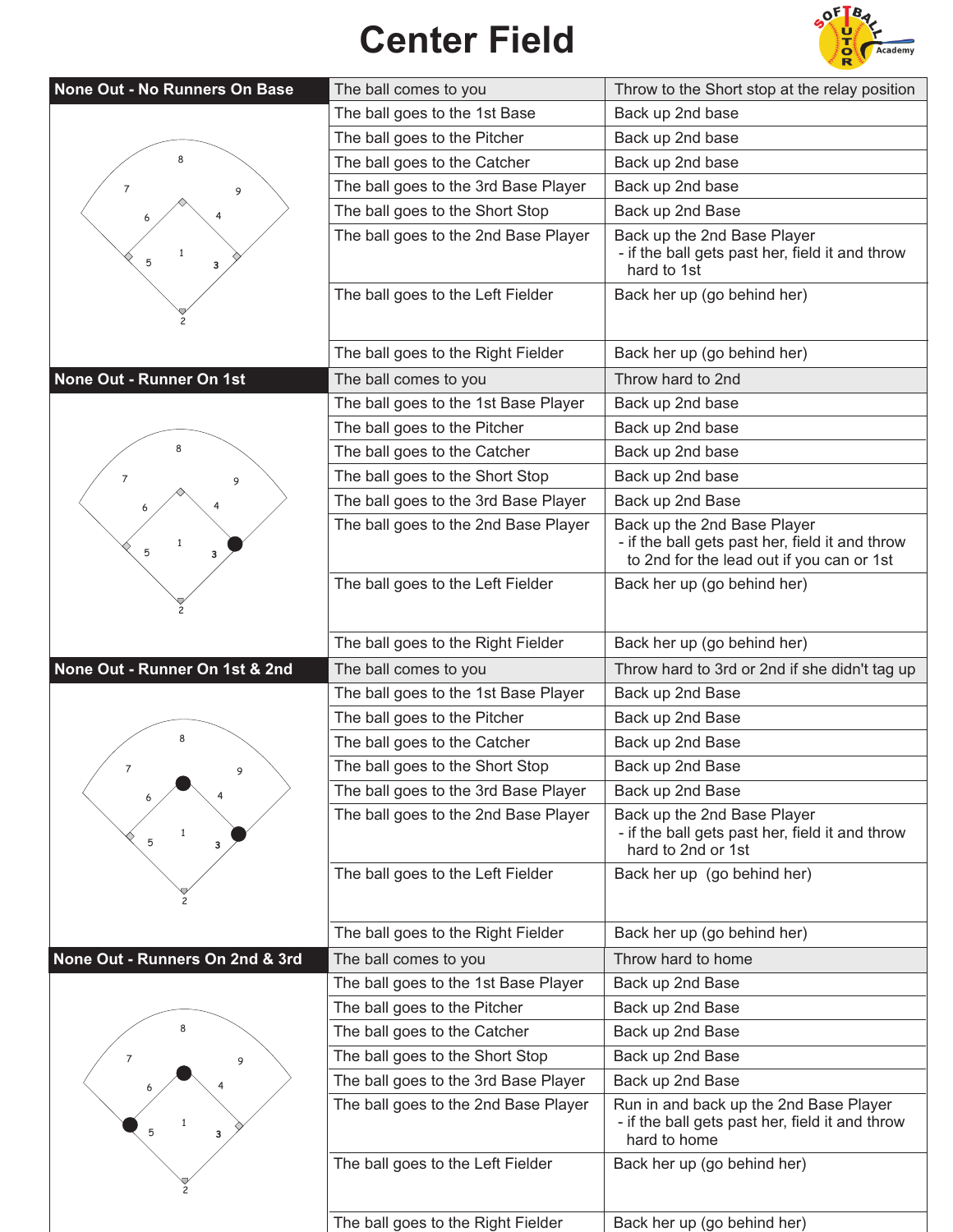| <b>None Out - Bases Loaded</b>          | The ball comes to you                | Throw hard to home or to the Short Stop                                                                          |
|-----------------------------------------|--------------------------------------|------------------------------------------------------------------------------------------------------------------|
|                                         | The ball goes to the 1st Base Player | Back up 2nd Base                                                                                                 |
|                                         | The ball goes to the Pitcher         | Back up 2nd Base                                                                                                 |
| $\overline{7}$<br>9                     | The ball goes to the Catcher         | Back up 2nd Base                                                                                                 |
|                                         | The ball goes to the short Stop      | Back up 2nd Base                                                                                                 |
|                                         | The ball goes to the 3rd Base Player | Back up 2nd Base                                                                                                 |
| 5<br>3                                  | The ball goes to the 2nd Base Player | Run in and back up the 2nd Base Player<br>- if the ball gets past her, field it and throw<br>hard to home plate  |
|                                         | The ball goes to the Left Fielder    | Back her up (go behind her)                                                                                      |
|                                         | The ball goes to the Right Fielder   | Back her up (go behind her)                                                                                      |
| <b>None Out</b><br>Runner On 1st & 3rd  | The ball comes to you                | Throw hard to home plate or throw hard to<br>the short stop who will throw to home                               |
|                                         | The ball goes to the 1st Base Player | Back up 2nd Base                                                                                                 |
| $\overline{7}$                          | The ball goes to the Pitcher         | Back up 2nd Base                                                                                                 |
| 9                                       | The ball goes to the Catcher         | Back up 2nd Base                                                                                                 |
|                                         | The ball goes to the Short Stop      | Back up 2nd Base                                                                                                 |
| 1<br>5                                  | The ball goes to the 3rd Base Player | Back up 2nd Base                                                                                                 |
| 3                                       | The ball goes to the 2nd Base Player | Back her up if it gets past - throw to home                                                                      |
|                                         | The ball goes to the Left Fielder    | Back her up (go behind her)                                                                                      |
|                                         | The ball goes to the Right Fielder   | Back her up (go behind her)                                                                                      |
| None Out<br><b>Runner On 3rd</b>        | The ball comes to you                | Throw hard to home plate or throw hard<br>to the short stop who will throw to home                               |
|                                         | The ball goes to the 1st Base Player | Back up 2nd Base                                                                                                 |
|                                         | The ball goes to the Pitcher         | Back up 2nd Base                                                                                                 |
| 7<br>9                                  | The ball goes to the Catcher         | Back up 2nd Base                                                                                                 |
|                                         | The ball goes to the Short Stop      | Back up 2nd Base                                                                                                 |
|                                         | The ball goes to the 3rd Base Player | Back up 2nd Base                                                                                                 |
| $\mathbf{1}$<br>5<br>3                  | The ball goes to the 2nd Base Player | Run in and back up the 2nd Base Player<br>- if the ball gets past her, field it and throw<br>hard to home        |
|                                         | The ball goes to the Left Fielder    | Back her up (go behind her)                                                                                      |
|                                         | The ball goes to the Right Fielder   | Back her up (go behind her)                                                                                      |
| <b>None Out</b><br><b>Runner On 2nd</b> | The ball comes to you                | Throw hard to 3rd Base or 2nd if the<br>runner didn't tag up on a fly ball                                       |
|                                         | The ball goes to the 1st Base Player | Back up 2nd Base                                                                                                 |
|                                         | The ball goes to the Pitcher         | Back up 2nd Base                                                                                                 |
| $\overline{\mathcal{I}}$<br>9           | The ball goes to the Catcher         | Back up 2nd Base                                                                                                 |
|                                         | The ball goes to the Short Stop      | Back up 2nd Base                                                                                                 |
|                                         | The ball goes to the 3rd Base Player | Back up 2nd Base                                                                                                 |
| 5<br>3                                  | The ball goes to the 2nd Base Player | Run in and back up the 2nd Base Player<br>- if the ball gets past her, field it and throw<br>hard to 3rd or home |
|                                         | The ball goes to the Left Fielder    | Back her up (go behind her)                                                                                      |
|                                         | The ball goes to the Right Fielder   | Back her up (go behind her)                                                                                      |
|                                         |                                      |                                                                                                                  |

E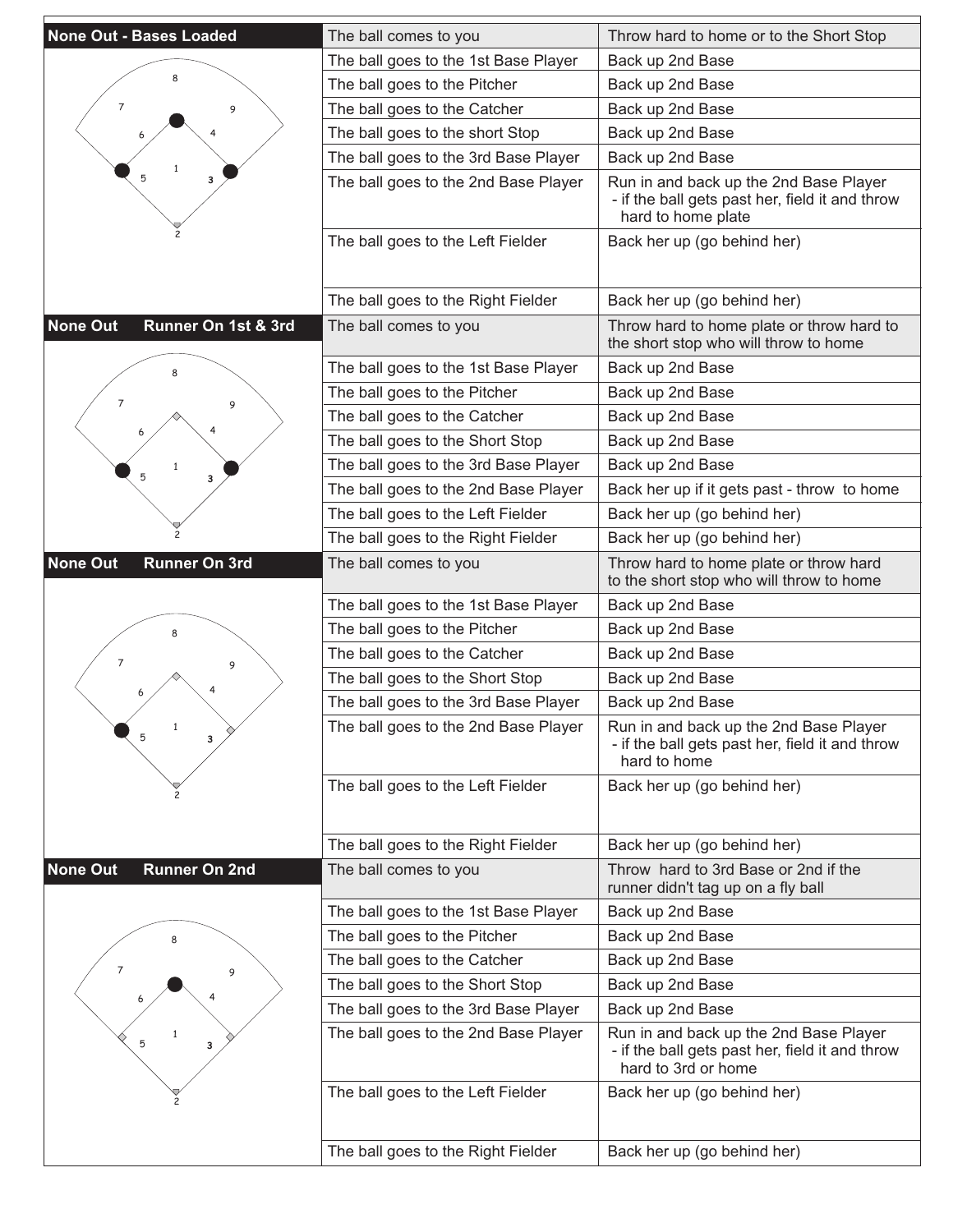| <b>One Out - No Runners On Base</b> | The ball comes to you                | Throw to the Short stop at the relay position                                                                               |
|-------------------------------------|--------------------------------------|-----------------------------------------------------------------------------------------------------------------------------|
|                                     | The ball goes to the 1st Base        | Back up 2nd base                                                                                                            |
|                                     | The ball goes to the Pitcher         | Back up 2nd base                                                                                                            |
| 8                                   | The ball goes to the Catcher         | Back up 2nd base                                                                                                            |
| 7<br>9                              | The ball goes to the 3rd Base Player | Back up 2nd base                                                                                                            |
|                                     | The ball goes to the Short Stop      | Back up 2nd Base                                                                                                            |
| 1<br>5<br>3                         | The ball goes to the 2nd Base Player | Back up the 2nd Base Player<br>- if the ball gets past her, field it and throw<br>hard to 1st                               |
|                                     | The ball goes to the Left Fielder    | Back her up (go behind her)                                                                                                 |
|                                     | The ball goes to the Right Fielder   | Back her up (go behind her)                                                                                                 |
| One Out - Runner On 1st             | The ball comes to you                | Throw hard to 2nd                                                                                                           |
|                                     | The ball goes to the 1st Base Player | Back up 2nd base                                                                                                            |
|                                     | The ball goes to the Pitcher         | Back up 2nd base                                                                                                            |
|                                     | The ball goes to the Catcher         | Back up 2nd base                                                                                                            |
| 7<br>9                              | The ball goes to the Short Stop      | Back up 2nd base                                                                                                            |
|                                     | The ball goes to the 3rd Base Player | Back up 2nd Base                                                                                                            |
| 1<br>5<br>3                         | The ball goes to the 2nd Base Player | Back up the 2nd Base Player<br>- if the ball gets past her, field it and throw<br>to 2nd for the lead out if you can or 1st |
|                                     | The ball goes to the Left Fielder    | Back her up (go behind her)                                                                                                 |
|                                     | The ball goes to the Right Fielder   | Back her up (go behind her)                                                                                                 |
|                                     |                                      |                                                                                                                             |
| One Out - Runner On 1st & 2nd       | The ball comes to you                | Throw hard to 3rd or 2nd if she didn't tag up                                                                               |
|                                     | The ball goes to the 1st Base Player | Back up 2nd Base                                                                                                            |
|                                     | The ball goes to the Pitcher         | Back up 2nd Base                                                                                                            |
| 8                                   | The ball goes to the Catcher         | Back up 2nd Base                                                                                                            |
| 7<br>9                              | The ball goes to the Short Stop      | Back up 2nd Base                                                                                                            |
|                                     | The ball goes to the 3rd Base Player | Back up 2nd Base                                                                                                            |
| $\mathbf{1}$<br>5<br>3              | The ball goes to the 2nd Base Player | Back up the 2nd Base Player<br>- if the ball gets past her, field it and throw<br>hard to 2nd or 1st                        |
|                                     | The ball goes to the Left Fielder    | Back her up (go behind her)                                                                                                 |
|                                     | The ball goes to the Right Fielder   | Back her up (go behind her)                                                                                                 |
| One Out - Runners On 2nd & 3rd      | The ball comes to you                | Throw hard to home                                                                                                          |
|                                     | The ball goes to the 1st Base Player | Back up 2nd Base                                                                                                            |
|                                     | The ball goes to the Pitcher         | Back up 2nd Base                                                                                                            |
| 8                                   | The ball goes to the Catcher         | Back up 2nd Base                                                                                                            |
| 7<br>9                              | The ball goes to the Short Stop      | Back up 2nd Base                                                                                                            |
|                                     | The ball goes to the 3rd Base Player | Back up 2nd Base                                                                                                            |
| 3                                   | The ball goes to the 2nd Base Player | Run in and back up the 2nd Base Player<br>- if the ball gets past her, field it and throw<br>hard to home                   |
|                                     | The ball goes to the Left Fielder    | Back her up (go behind her)                                                                                                 |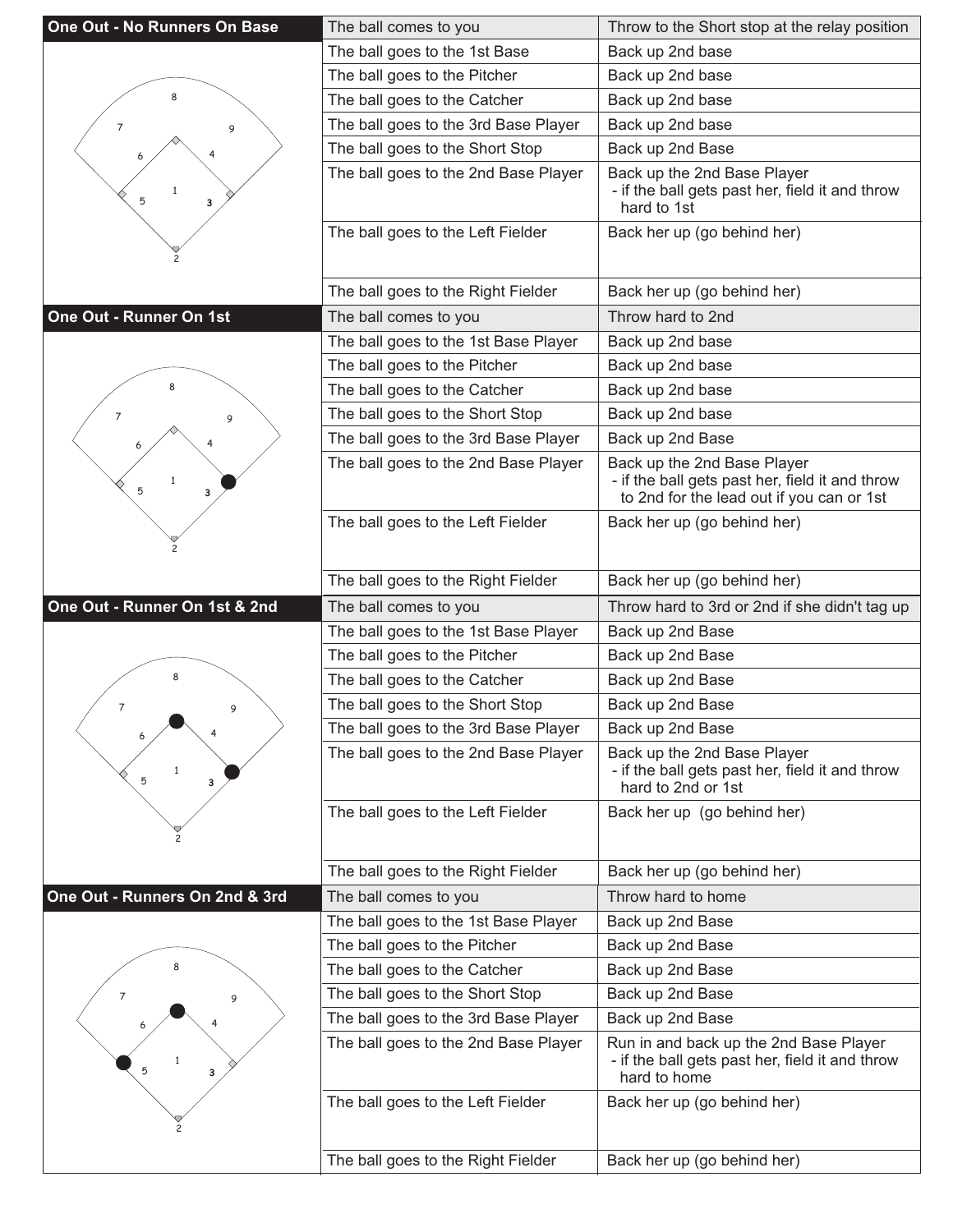| <b>One Out - Bases Loaded</b>   | The ball comes to you                | Throw hard to home or to the Short Stop                                                                          |
|---------------------------------|--------------------------------------|------------------------------------------------------------------------------------------------------------------|
|                                 | The ball goes to the 1st Base Player | Back up 2nd Base                                                                                                 |
|                                 | The ball goes to the Pitcher         | Back up 2nd Base                                                                                                 |
| 7<br>9                          | The ball goes to the Catcher         | Back up 2nd Base                                                                                                 |
|                                 | The ball goes to the short Stop      | Back up 2nd Base                                                                                                 |
|                                 | The ball goes to the 3rd Base Player | Back up 2nd Base                                                                                                 |
| 5<br>3                          | The ball goes to the 2nd Base Player | Run in and back up the 2nd Base Player<br>- if the ball gets past her, field it and throw<br>hard to home plate  |
|                                 | The ball goes to the Left Fielder    | Back her up (go behind her)                                                                                      |
|                                 | The ball goes to the Right Fielder   | Back her up (go behind her)                                                                                      |
| One Out<br>Runner On 1st & 3rd  | The ball comes to you                | Throw hard to home plate or throw hard to<br>the short stop who will throw to home                               |
|                                 | The ball goes to the 1st Base Player | Back up 2nd Base                                                                                                 |
| $\overline{7}$                  | The ball goes to the Pitcher         | Back up 2nd Base                                                                                                 |
| 9                               | The ball goes to the Catcher         | Back up 2nd Base                                                                                                 |
|                                 | The ball goes to the Short Stop      | Back up 2nd Base                                                                                                 |
| 1                               | The ball goes to the 3rd Base Player | Back up 2nd Base                                                                                                 |
| 5<br>3                          | The ball goes to the 2nd Base Player | Back her up if it gets past - throw to home                                                                      |
|                                 | The ball goes to the Left Fielder    | Back her up (go behind her)                                                                                      |
|                                 | The ball goes to the Right Fielder   | Back her up (go behind her)                                                                                      |
| Runner On 3rd<br>One Out        | The ball comes to you                | Throw hard to home plate or throw hard<br>to the short stop who will throw to home                               |
|                                 | The ball goes to the 1st Base Player | Back up 2nd Base                                                                                                 |
|                                 | The ball goes to the Pitcher         | Back up 2nd Base                                                                                                 |
| 7<br>9                          | The ball goes to the Catcher         | Back up 2nd Base                                                                                                 |
|                                 | The ball goes to the Short Stop      | Back up 2nd Base                                                                                                 |
|                                 | The ball goes to the 3rd Base Player | Back up 2nd Base                                                                                                 |
| $\mathbf{1}$<br>5<br>3          | The ball goes to the 2nd Base Player | Run in and back up the 2nd Base Player<br>- if the ball gets past her, field it and throw<br>hard to home        |
|                                 | The ball goes to the Left Fielder    | Back her up (go behind her)                                                                                      |
|                                 | The ball goes to the Right Fielder   | Back her up (go behind her)                                                                                      |
| One Out<br><b>Runner On 2nd</b> | The ball comes to you                | Throw hard to 3rd Base or 2nd if the<br>runner didn't tag up on a fly ball                                       |
|                                 | The ball goes to the 1st Base Player | Back up 2nd Base                                                                                                 |
|                                 | The ball goes to the Pitcher         | Back up 2nd Base                                                                                                 |
| $\overline{7}$<br>9             | The ball goes to the Catcher         | Back up 2nd Base                                                                                                 |
|                                 | The ball goes to the Short Stop      | Back up 2nd Base                                                                                                 |
|                                 | The ball goes to the 3rd Base Player | Back up 2nd Base                                                                                                 |
| 5<br>з                          | The ball goes to the 2nd Base Player | Run in and back up the 2nd Base Player<br>- if the ball gets past her, field it and throw<br>hard to 3rd or home |
|                                 | The ball goes to the Left Fielder    | Back her up (go behind her)                                                                                      |
|                                 | The ball goes to the Right Fielder   | Back her up (go behind her)                                                                                      |
|                                 |                                      |                                                                                                                  |

E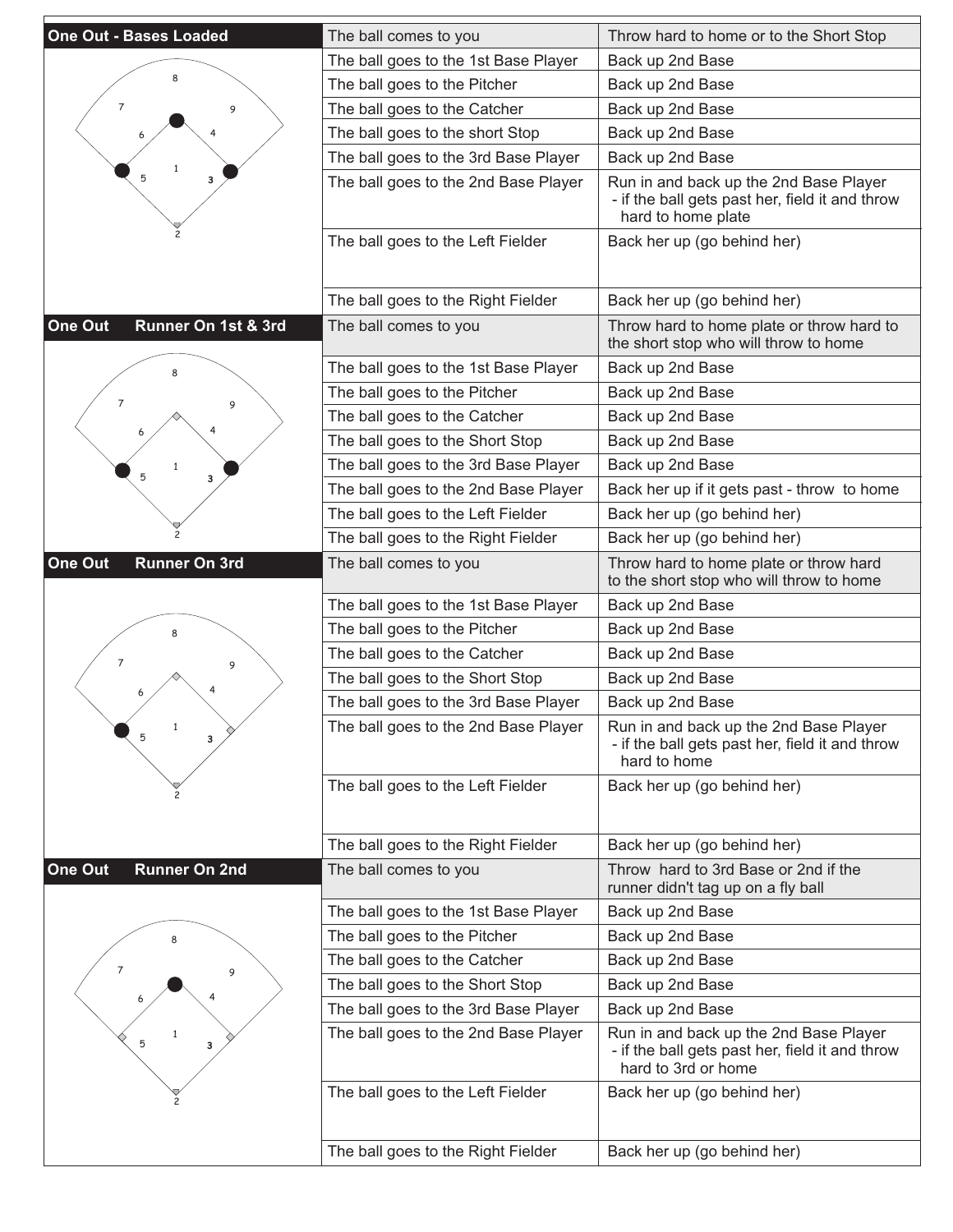| Two Out - No Runners On Base   | The ball comes to you                                                   | Throw to the Short stop at the relay position                                                                               |
|--------------------------------|-------------------------------------------------------------------------|-----------------------------------------------------------------------------------------------------------------------------|
|                                | The ball goes to the 1st Base                                           | Back up 2nd base                                                                                                            |
|                                | The ball goes to the Pitcher                                            | Back up 2nd base                                                                                                            |
| ጸ                              | The ball goes to the Catcher                                            | Back up 2nd base                                                                                                            |
| 7<br>9                         | The ball goes to the 3rd Base Player                                    | Back up 2nd base                                                                                                            |
|                                | The ball goes to the Short Stop                                         | Back up 2nd Base                                                                                                            |
| $\mathbf{1}$<br>5<br>3         | The ball goes to the 2nd Base Player                                    | Back up the 2nd Base Player<br>- if the ball gets past her, field it and throw<br>hard to 1st                               |
|                                | The ball goes to the Left Fielder                                       | Back her up (go behind her)                                                                                                 |
|                                | The ball goes to the Right Fielder                                      | Back her up (go behind her)                                                                                                 |
| Two Out - Runner On 1st        | The ball comes to you                                                   | Throw hard to 2nd                                                                                                           |
|                                | The ball goes to the 1st Base Player                                    | Back up 2nd base                                                                                                            |
|                                | The ball goes to the Pitcher                                            | Back up 2nd base                                                                                                            |
|                                | The ball goes to the Catcher                                            | Back up 2nd base                                                                                                            |
| 7<br>9                         | The ball goes to the Short Stop                                         | Back up 2nd base                                                                                                            |
|                                | The ball goes to the 3rd Base Player                                    | Back up 2nd Base                                                                                                            |
| $\mathbf{1}$<br>5<br>3         | The ball goes to the 2nd Base Player                                    | Back up the 2nd Base Player<br>- if the ball gets past her, field it and throw<br>to 2nd for the lead out if you can or 1st |
|                                | The ball goes to the Left Fielder                                       | Back her up (go behind her)                                                                                                 |
|                                | The ball goes to the Right Fielder                                      | Back her up (go behind her)                                                                                                 |
|                                |                                                                         |                                                                                                                             |
| Two Out - Runner On 1st & 2nd  | The ball comes to you                                                   | Throw hard to 3rd or 2nd if she didn't tag up                                                                               |
|                                | The ball goes to the 1st Base Player                                    | Back up 2nd Base                                                                                                            |
|                                | The ball goes to the Pitcher                                            | Back up 2nd Base                                                                                                            |
| 8                              | The ball goes to the Catcher                                            | Back up 2nd Base                                                                                                            |
| $\overline{7}$<br>9            | The ball goes to the Short Stop                                         | Back up 2nd Base                                                                                                            |
|                                | The ball goes to the 3rd Base Player                                    | Back up 2nd Base                                                                                                            |
| 5<br>3                         | The ball goes to the 2nd Base Player                                    | Back up the 2nd Base Player<br>- if the ball gets past her, field it and throw<br>hard to 2nd or 1st                        |
|                                | The ball goes to the Left Fielder                                       | Back her up (go behind her)                                                                                                 |
|                                | The ball goes to the Right Fielder                                      | Back her up (go behind her)                                                                                                 |
| Two Out - Runners On 2nd & 3rd | The ball comes to you                                                   | Throw hard to home                                                                                                          |
|                                | The ball goes to the 1st Base Player                                    | Back up 2nd Base                                                                                                            |
|                                | The ball goes to the Pitcher                                            | Back up 2nd Base                                                                                                            |
|                                | The ball goes to the Catcher                                            | Back up 2nd Base                                                                                                            |
| 7<br>9                         | The ball goes to the Short Stop                                         | Back up 2nd Base                                                                                                            |
|                                | The ball goes to the 3rd Base Player                                    | Back up 2nd Base                                                                                                            |
| 5<br>3                         | The ball goes to the 2nd Base Player                                    | Run in and back up the 2nd Base Player<br>- if the ball gets past her, field it and throw<br>hard to home                   |
|                                | The ball goes to the Left Fielder<br>The ball goes to the Right Fielder | Back her up (go behind her)<br>Back her up (go behind her)                                                                  |